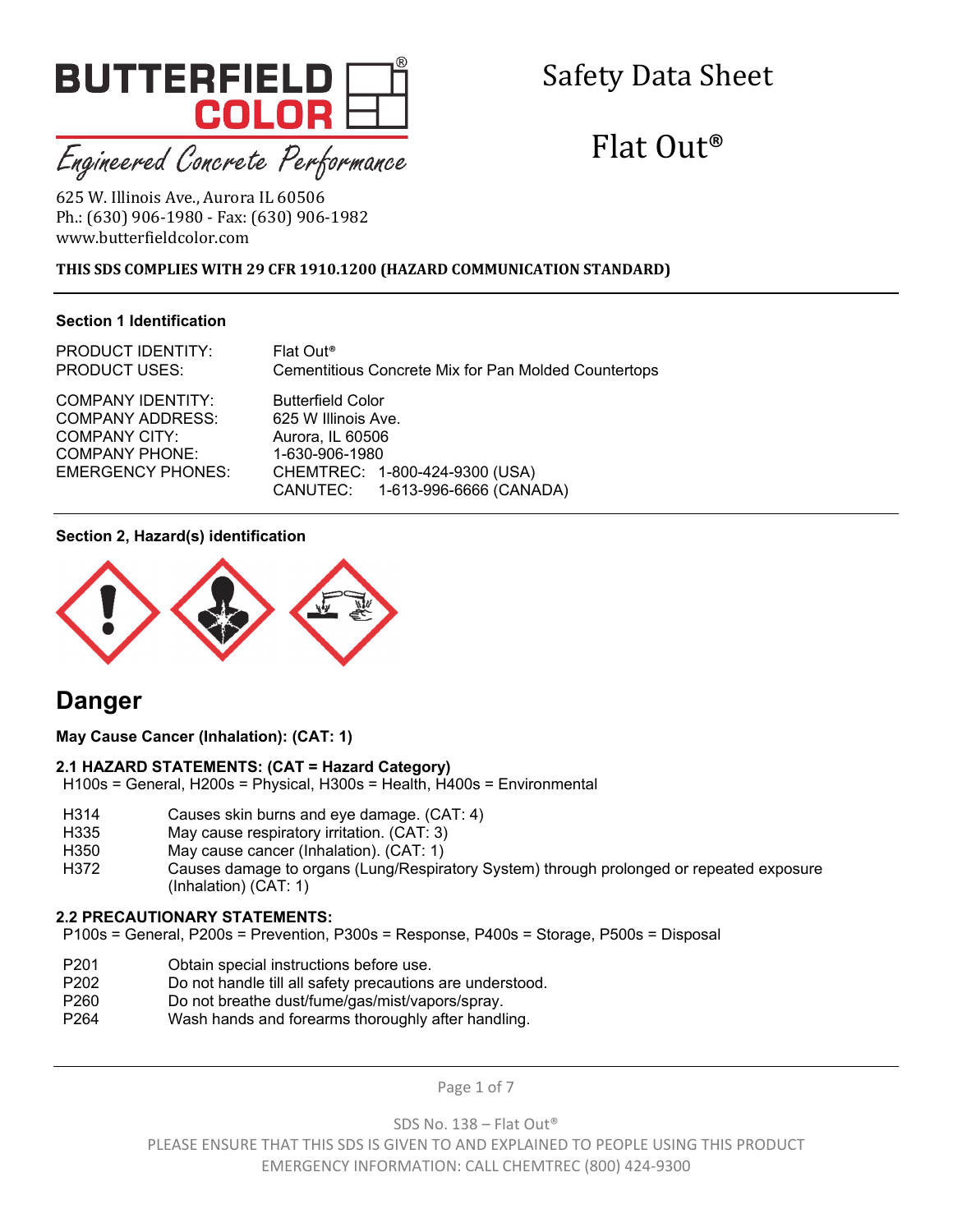| P <sub>270</sub> | Do not eat, drink or smoke when using this product.                                                      |
|------------------|----------------------------------------------------------------------------------------------------------|
| P <sub>271</sub> | Use only outdoors or in a well-ventilated area.                                                          |
| P280             | Wear protective gloves/protective clothing/eye protection/face protection.                               |
| P304+340         | IF INHALED: Remove victim to fresh air & keep at rest in a position comfortable for breathing.           |
| P314             | Get medical advice /attention if you feel unwell.                                                        |
| P308+313         | If exposed or concerned, get medical advice/attention.                                                   |
| P361             | Remove/Take off immediately all contaminated clothing.                                                   |
| P403+233         | Store in well ventilated place. Keep containers tightly closed.                                          |
| P <sub>501</sub> | Dispose of contents/ container in accordance with local/regional/national and international regulations. |

#### **SEE SECTIONS 8, 11 & 12 FOR TOXICOLOGICAL INFORMATION.**

#### **Section 3, Composition / Information on Ingredients**

| <b>MATERIAL</b>               | CAS#        | <b>EINECS#</b> | $WT \%$   |
|-------------------------------|-------------|----------------|-----------|
| Crystalline Silica, Quartz    | 14808-60-7  | 238-878-4      | 60-80     |
| Calcium Sulfoaluminate Cement | 960375-09-1 |                | $10 - 30$ |
| <b>Portland Cement</b>        | 65997-15-1  | 266-043-4      | 10-30     |
| Nuisance Dusts                | --          |                |           |

TRACE COMPONENTS: Trace ingredients (if any) are present in < 1% concentration. None of the trace ingredients contribute significant additional hazards at the concentrations that may be present in this product. All pertinent hazard information has been provided in this document, per the requirements of the Federal Occupational Safety and Health Administration Standard (29 CFR 1910.1200), U.S. State equivalents, and Canadian Hazardous Materials Identification System Standard (CPR 4).

#### **Section 4, First Aid Measures**

4.1 MOST IMPORTANT SYMPTOMS/EFFECTS, ACUTE & DELAYED: See Section 11 for symptoms/effects, acute & delayed.

#### 4.2 GENERAL ADVICE:

First Aid responders should pay attention to self-protection and use the recommended protective clothing (chemical resistant gloves, splash protection). If potential for exposure exists, refer to Section 8 for specific personal protective equipment.

### 4.3 EYE CONTACT:

If this product enters the eyes, open eyes while under gently running water. Use sufficient force to open eyelids. "Roll" eyes to expose more surface. Minimum flushing's for 15 minutes. Seek immediate medical attention.

#### 4.4 SKIN CONTACT:

If the product contaminates the skin, wash with soapy water.

#### 4.5 INHALATION:

After high vapor exposure, remove to fresh air.

#### 4.6 SWALLOWING:

If swallowed, CALL PHYSICIAN OR POISON CONTROL CENTER FOR MOST CURRENT INFORMATION. If professional advice is not available, give two glasses of water to drink. DO NOT INDUCE VOMITING. Never induce vomiting or give liquids to someone who is unconscious, having convulsions, or unable to swallow. Seek immediate medical attention.

#### 4.7 NOTES TO PHYSICIAN:

There is no specific antidote. Treatment of overexposure should be directed at the control of symptoms and the clinical condition of the patient. Any material aspirated during vomiting may cause lung injury. Therefore, emesis should not be induced mechanically or pharmacologically. If it is considered necessary to evacuate the stomach contents, this should be done by means least likely to cause aspiration (such as: Gastric lavage after endotracheal intubation).

Page 2 of 7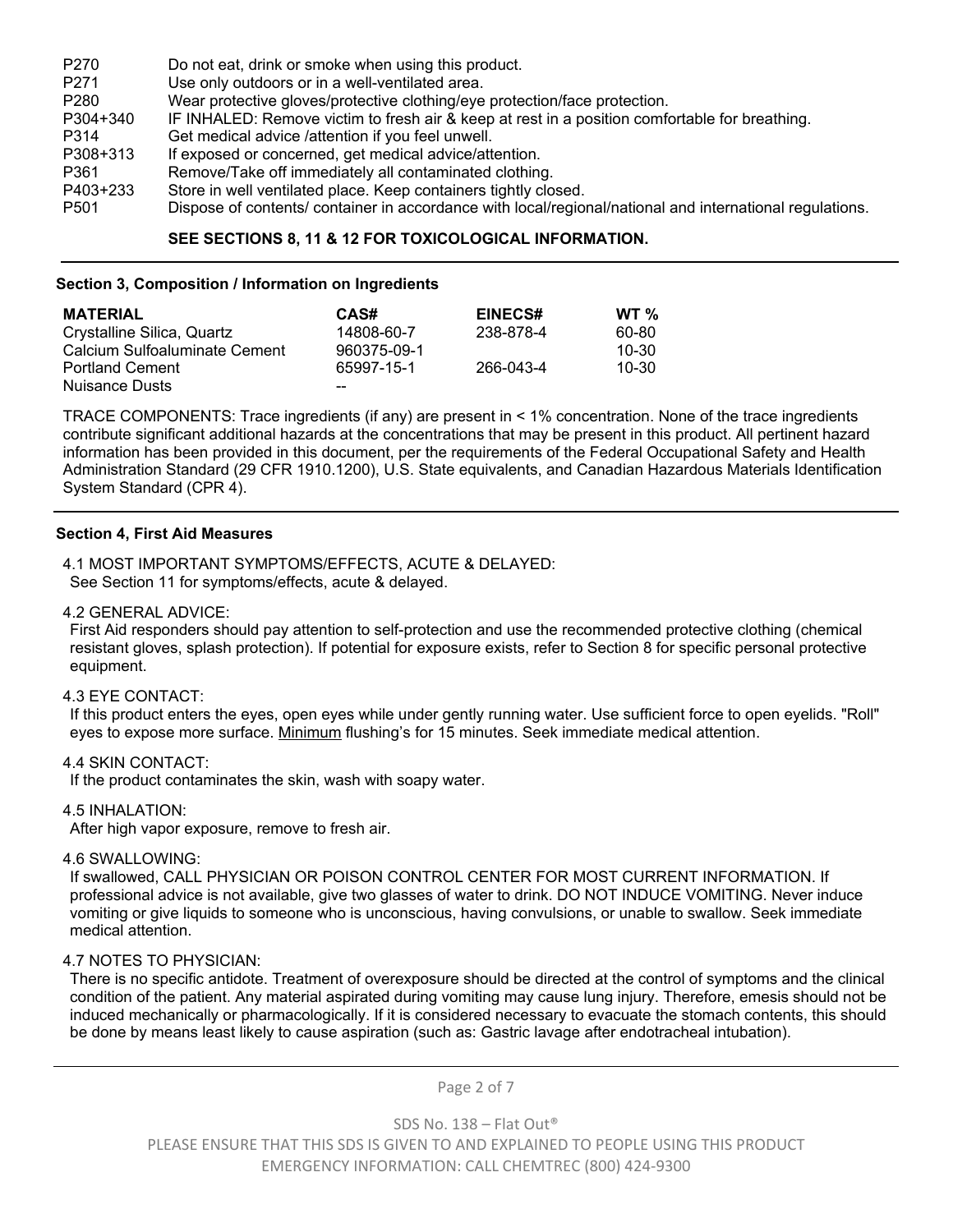#### **Section 5, Fire Fighting Measures**

5.1 FIRE & EXPLOSION PREVENTIVE MEASURES: The material is non-flammable and will not support combustion.

5.2 SUITABLE (& UNSUITABLE) EXTINGUISHING MEDIA: NA.

5.3 SPECIAL PROTECTIVE EQUIPMENT & PRECAUTIONS FOR FIRE FIGHTERS: NA.

5.4 SPECIFIC HAZARDS OF CHEMICAL & HAZARDOUS COMBUSTION PRODUCTS: NA

#### **Section 6, Accidental Release Measures**

6.1 SPILL AND LEAK RESPONSE AND ENVIRONMENTAL PRECAUTIONS: Isolate and contain spill. Avoid excessive dust generation and runoff into a sewer or waterway. Materials can be collected and reused if possible. Place waste in a disposal container and dispose of in accordance with local and state RCRA rules and regulation.

6.2 PERSONAL PRECAUTIONS, PROTECTIVE EQUIPMENT, EMERGENCY PROCEDURES: A disposal dusk mask can be used to prevent excessive dust accumulation.

6.3 ENVIRONMENTAL PRECAUTIONS: NA.

6.4 METHODS AND MATERIAL FOR CONTAINMENT & CLEAN-UP: Pick up material and reuse as needed.

#### **Section 7, Handling and Storage**

7.1 PRECAUTIONS FOR SAFE HANDLING: Standard work gloves, disposable dust mask to control excessive dust.

7.2 CONDITIONS FOR SAFE STORAGE, INCLUDING ANY INCOMPATIBILITIES: Store in a cool, dry location. Isolate from Fluorine, magnesium, acids, alum, ammonium salts.

#### **Section 8, Exposure Controls / Personal Protective Equipment**

8.1 EXPOSURE LIMITS:

| <b>MATERIAL</b><br><b>HAZARDOUS COMPONENTS</b> | $OSHA$ (mg/M <sup>3</sup> )                           | NIOSH (mg/M <sup>3</sup> )                            | $ACGH^{\circ}$ (mg/M <sup>3</sup> )                                        |
|------------------------------------------------|-------------------------------------------------------|-------------------------------------------------------|----------------------------------------------------------------------------|
| SILICA, QUARTZ, SiO2<br>$(CAS 14808-60-7)$     | <b>TWA</b><br>10<br>$(\%SiO2+2)$<br>(respirable)      | $0.05$ TWA<br>(respirable)                            | 0.025 TWA<br>(respirable)                                                  |
|                                                | <b>TWA</b><br>30<br>$(\%SiO2+2)$<br>(total dust)      |                                                       |                                                                            |
| <b>PORTLAND CEMENT</b><br>$(CAS 65997-15-1)$   | 15 TWA (total dust)<br>5 TWA (respirable<br>fraction) | 10 TWA (total dust)<br>5 TWA (respirable<br>fraction) | 1 TWA (no asbestos and<br><1% crystalline silica)<br>(respirable fraction) |
|                                                |                                                       |                                                       |                                                                            |

Page 3 of 7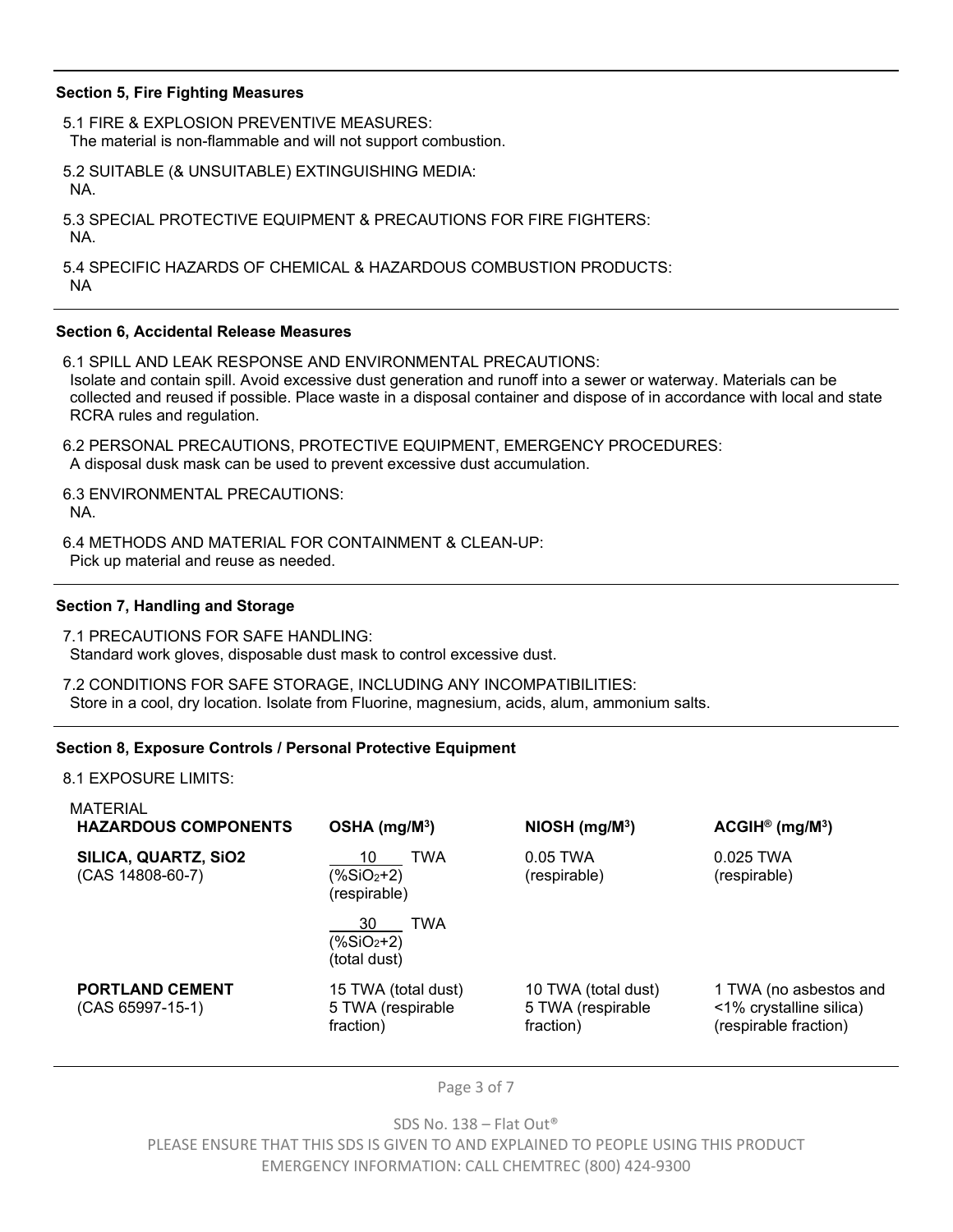#### EXPOSURE CONTROL NOTATIONS

ACGIH

SILICA, QUARTZ, SiO2 (14808-60-7): CARCINOGENS (A2 – SUSPECTED HUMAN CARCINOGEN)

PORTLAND CEMENT (65997-15-1): CARCINOGENS (A4 – NOT CLASSIFIABLE AS A HUMAN CARCINOGEN)

# EXPOSURE LIMITS SUPPLEMENTAL

OSHA

SILICA, QUARTZ, SiO2 (14808-60-7): MINERAL DUSTS: ((30)/(% SiO2+2) mg/m3 TWA, total dust; (250)/(% SiO2+5) mppcf TWA, respirable fraction; (10)/(%SiO2+2) mg/m3 TWA, respirable fraction)

PORTLAND CEMENT (65997-15-1): MINERAL DUSTS: (50 mppcf TWA (<1% crystalline silica))

ACGIH

SILICA, QUARTZ, SiO2 (14808-60-7): TLV BASIS – CRITICAL EFFECTS: (lung cancer; pulmonary fibrosis)

PORTLAND CEMENT (65997-15-1): TLV BASIS – CRITICAL EFFECTS: (pulmonary function; respiratory symptoms; asthma)

#### Key to abbreviations

TWAEV = Time-Weighted Average Exposure Value TWA = Time-Weighted Averages are based on 8h/day, 40h/week exposures ACGIH = American Conference on Governmental Industrial Hygiene NIOSH = National Institute of Occupational Safety and Health OSHA = Occupational Safety and Health Administration

# 8.2 APPROPRIATE ENGINEERING CONTROLS:

RESPIRATORY EXPOSURE CONTROLS

Maintain airborne contaminant concentrations below exposure limits given above. If respiratory protection is needed, use only protection authorized in 29 CFR 1910.134, European Standard EN 149, or applicable State regulations.

EMERGENCY OR PLANNED ENTRY INTO UNKNOWN CONCENTRATIONS OR IDLH CONDITIONS NA.

VENTILATION SPECIAL: None **OTHER: None** 

LOCAL EXHAUST: If Necessary MECHANICAL (GENERAL): If Necessary

Please refer to ACGIH document, "Industrial Ventilation, A Manual of Recommended Practices", most recent edition, for details.

8.3 INDIVIDUAL PROTECTION MEASURES, SUCH AS PERSONAL PROTECTIVE EQUIPMENT: EYE PROTECTION:

Splash goggles or safety glasses.

HAND PROTECTION:

Use standard cloth work gloves.

BODY PROTECTION:

Use body protection appropriate for task. Coveralls, are generally acceptable, depending on the task.

# WORK & HYGIENIC PRACTICES:

Provide readily accessible eye wash stations & safety showers. Wash at end of each shift & before eating, smoking or using the toilet. Remove clothing that becomes contaminated.

Page 4 of 7

SDS No. 138 – Flat Out®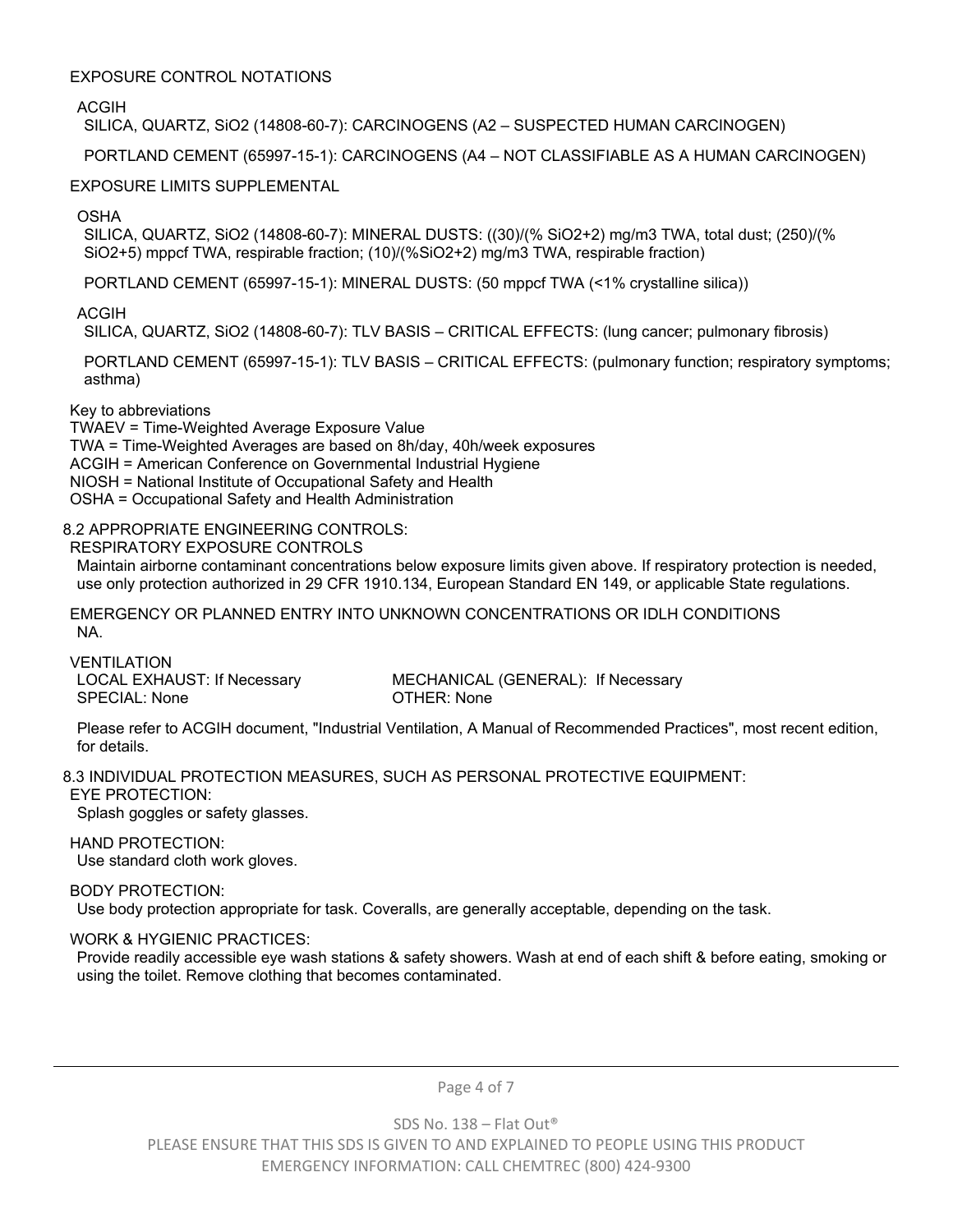#### **Section 9, Physical & Chemical Properties**

| APPEARANCE:                                          | <b>Gray Powder</b> |
|------------------------------------------------------|--------------------|
| ODOR:                                                | No Odor            |
| <b>ODOR THRESHOLD:</b>                               | Not Available      |
| pH (Neutrality):                                     | Not Available      |
| MELTING POINT/FREEZING POINT:                        | Not Available      |
| BOILING RANGE (IBP,50%, Dry Point):                  | Not Applicable     |
| FLASH POINT (TEST METHOD):                           | Not Applicable     |
| EVAPORATION RATE (n-Butyl Acetate=1)                 | Not Applicable     |
| FLAMMABILITY CLASSIFICATION:                         | Not Applicable     |
| LOWER FLAMMABLE LIMIT IN AIR (% by vol):             | Not Applicable     |
| UPPER FLAMMABLE LIMIT IN AIR (% by vol):             | Not Available      |
| VAPOR PRESSURE (mm of Hg @ 20 C):                    | Not Applicable     |
| VAPOR DENSITY (air=1):                               | Not Applicable     |
| GRAVITY @ 68/68 F / 20/20 C:                         |                    |
| <b>DENSITY:</b>                                      | Not Available      |
| SPECIFIC GRAVITY (Water=1):                          | Not Available      |
| POUNDS/GALLON:                                       | Not Available      |
| <b>WATER SOLUBILITY:</b>                             | Insoluble          |
| PARTITION COEFFICIENT (n-Octane/Water):              | Not Available      |
| <b>DENSITY:</b>                                      | Not Available      |
| DECOMPOSITION TEMPERATURE:                           | Not Available      |
| VOCs (>0.044 Lbs./Sq In):                            | Not Applicable     |
| TOTAL VOC'S (TVOC)*:                                 | Not Applicable     |
| NONEXEMPT VOC'S (CVOC)*:                             | Not Applicable     |
| HAZARDOUS AIR POLLUTANTS (HAPS):                     | Not Applicable     |
| NONEXEMPT VOC PRESSURE (mm of Hg @ 20 C):            | Not Applicable     |
| VISCOSITY @ 20 C (ASTM D445):                        | Not Applicable     |
| * Using CARB (California Air Resources Board Rules). |                    |

# **Section 10, Stability & Reactivity**

10.1 REACTIVITY & CHEMICAL STABILITY: Stable under normal conditions.

10.2 POSSIBILITY OF HAZARDOUS REACTIONS & CONDITIONS TO AVOID: NL.

10.3 INCOMPATIBLE MATERIALS:

Strong Oxidizing Agents, Unintentional contact with water.

10.4 HAZARDOUS DECOMPOSITION PRODUCTS: NL.

10.5 HAZARDOUS POLYMERIZATION: Will not occur

Page 5 of 7

SDS No. 138 – Flat Out®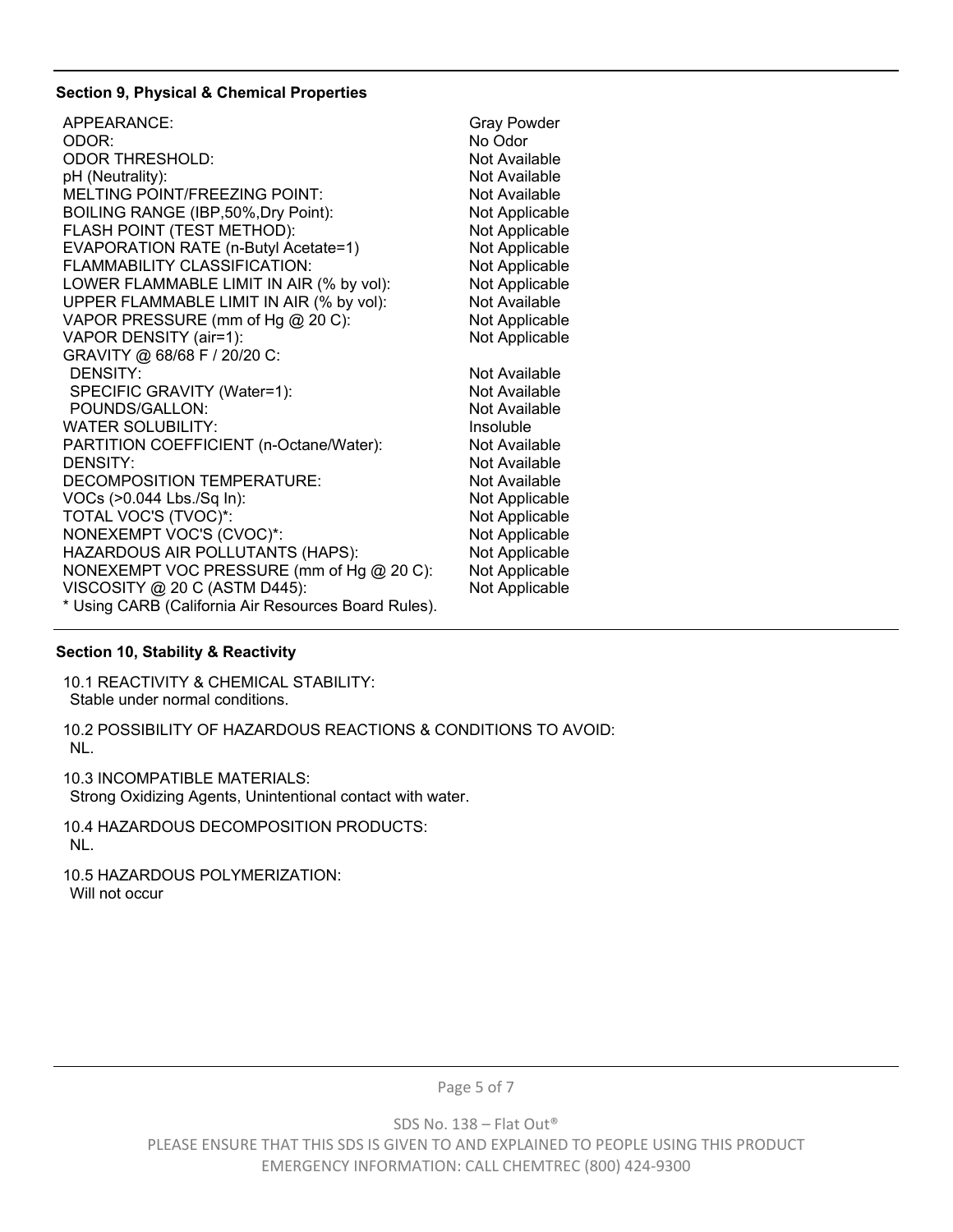#### **Section 11, Toxicological Information**

11.1 ACUTE HAZARDS

11.11 EYE & SKIN CONTACT:

Primary dust irritation to skin, and eyes. Primary irritation to eyes, redness, tearing, blurred vision. Wash thoroughly after handling with soap and water

11.12 INHALATION: May irritate respiratory tract.

11.13 SWALLOWING: Harmful if swallowed. Swallowing can cause abdominal irritation, nausea, vomiting & diarrhea.

11.2 SUBCHRONIC HAZARDS/CONDITIONS AGGRAVATED

CONDITIONS AGGRAVATED NL

11.3 CHRONIC HAZARDS

11.31 NL

11.4 MAMMALIAN TOXICITY INFORMATION No recognized unusual toxicity to plants and animals

#### **Section 12, Ecological Information**

12.1 ALL WORK PRACTICES MUST BE AIMED AT ELIMINATING ENVIRONMENTAL CONTAMINATION.

12.2 EFFECT OF MATERIAL ON PLANTS AND ANIMALS: NL.

12.3 EFFECT OF MATERIAL ON AQUATIC LIFE: NL.

12.4 MOBILITY IN SOIL Mobility of this material has not been determined.

12.5 DEGRADABILITY Will not degrade.

12.6 ACCUMULATION

Bioaccumulation of this product has not been determined.

#### **Section 13, Disposal Considerations**

Material may be picked up, reclaimed and reused.

#### **Section 14, Transportation Information**

| <b>MARINE POLLUTANT:</b> | N٥            |
|--------------------------|---------------|
| DOT/TDG SHIP NAME:       | Non Regulated |
| <b>DRUM LABEL:</b>       | Non Regulated |
| IATA / ICAO:             | Non Regulated |
| IMO / IMDG:              | Non Regulated |

Page 6 of 7